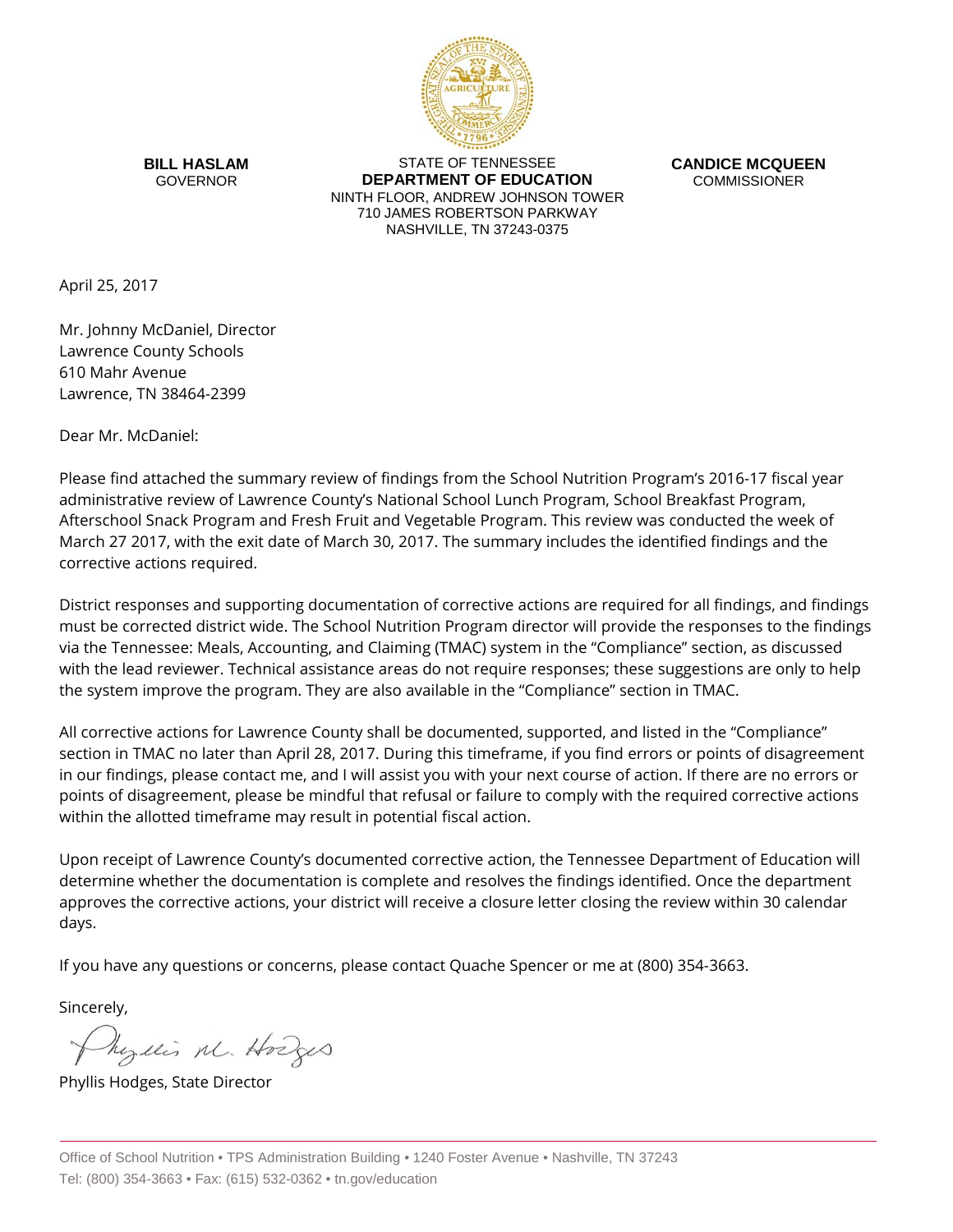

## **Lawrence County (500) Review ID: 1164 Exit Conference Date: 3/30/2017**

Review Year: 2017 Month of Review: January Lead Reviewer: Michael Bishop

| <b>Findings ID</b><br><b>Finding Description</b><br><b>Required Corrective Action</b><br>Area |  |  |  |  |
|-----------------------------------------------------------------------------------------------|--|--|--|--|
|-----------------------------------------------------------------------------------------------|--|--|--|--|

## **SFA - Level Findings**

| $100 -$<br><b>Certification</b><br>and Benefit<br><b>I</b> lssuance | $V - 0100$ | There was an error in<br>application processing. One<br>application was missing the last<br>four digits of the adult<br>household member's Social<br>Security Number/indication of<br>no Social Security Number. | Contact the household and confirm the last<br>four digits of the Social Security Number/no<br>Social Security Number.<br>Upload a copy of the amended application.                                                   |
|---------------------------------------------------------------------|------------|------------------------------------------------------------------------------------------------------------------------------------------------------------------------------------------------------------------|----------------------------------------------------------------------------------------------------------------------------------------------------------------------------------------------------------------------|
| $200 -$<br>Verification                                             | $V - 0200$ | The school food authority's<br>(SFA's) verification notification<br>letter did not include the<br>modified Use of Information<br>Statement.                                                                      | Modify the SFA's verification notification letter<br>to include the modified Use of Information<br>Statement and upload the letter in Corrective<br>Action Documents.<br>See Special Instructions for the statement. |

## **Site - Level Findings: Ingram Sowell Elementary (0030)**

| 800 - Civil | V-0800 | Students were being separated   | Cease segregating students by gender during                                |
|-------------|--------|---------------------------------|----------------------------------------------------------------------------|
| Rights      |        | by gender during meal service.  | meal service. Allow students to sit next to a                              |
|             |        |                                 | Local education agencies are not child of either gender of their choosing. |
|             |        | permitted to separate children  |                                                                            |
|             |        | on any protected basis (gender) | Submit correspondence from the school                                      |
|             |        | during the service of program   | principal indicating that this procedure has                               |
|             |        | meals or snacks.                | been stopped.                                                              |
|             |        |                                 |                                                                            |

## **Site - Level Findings: Summertown Elementary (0090)**

| 1400 - Food<br>Safety | $V-1400$ | A review of food products<br>indicated violations of the Buy<br>American provision. | Notify the vendor for the products<br>mentioned in Special Instructions and<br>inform them of the non-compliant products.<br>Request compliant replacements for noted<br>products. |
|-----------------------|----------|-------------------------------------------------------------------------------------|------------------------------------------------------------------------------------------------------------------------------------------------------------------------------------|
|-----------------------|----------|-------------------------------------------------------------------------------------|------------------------------------------------------------------------------------------------------------------------------------------------------------------------------------|